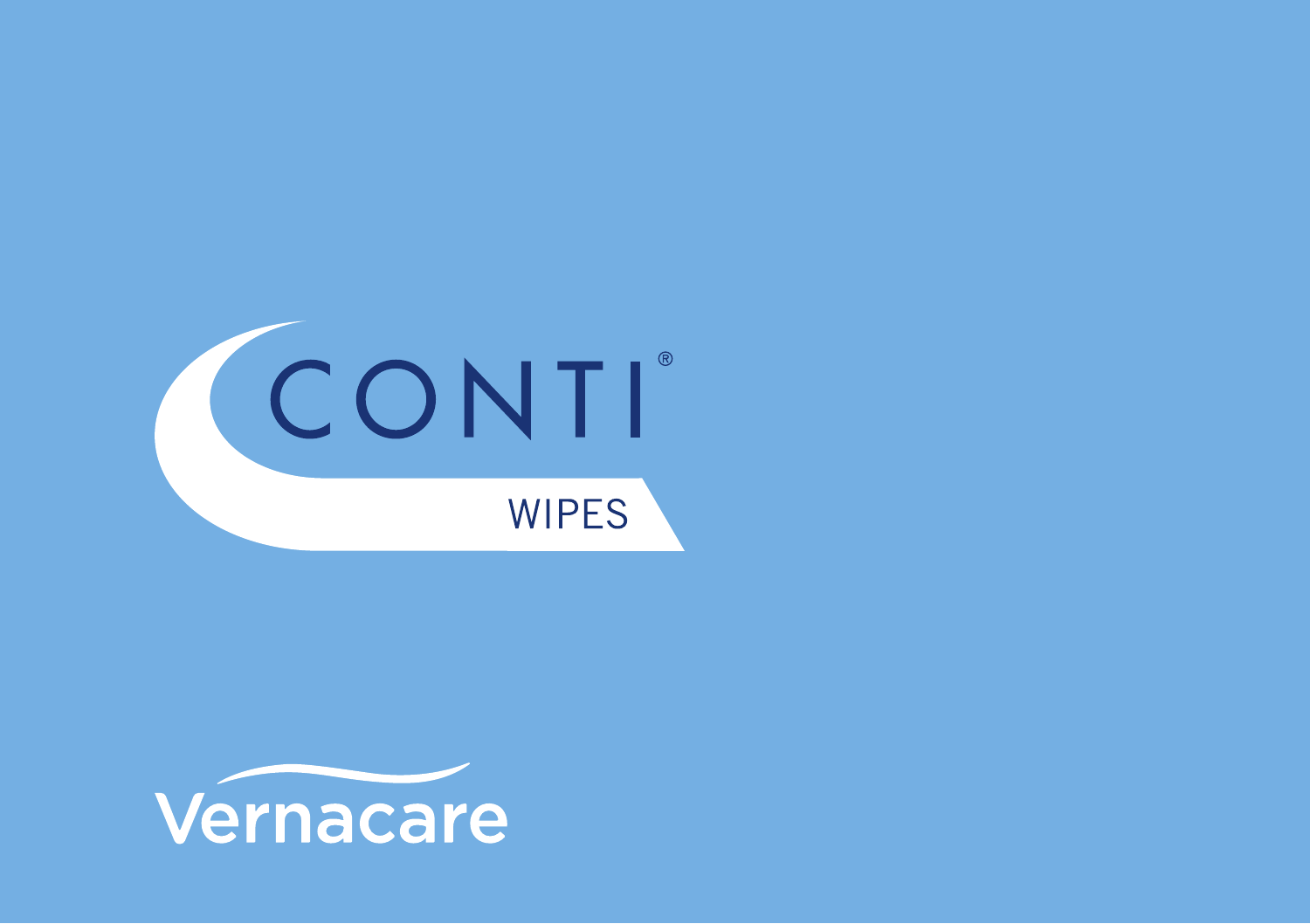# Providing a comprehensive range for patient cleansing.



Significantly more absorbent



Soft gentle & strong



Improved user experience



Reduced costs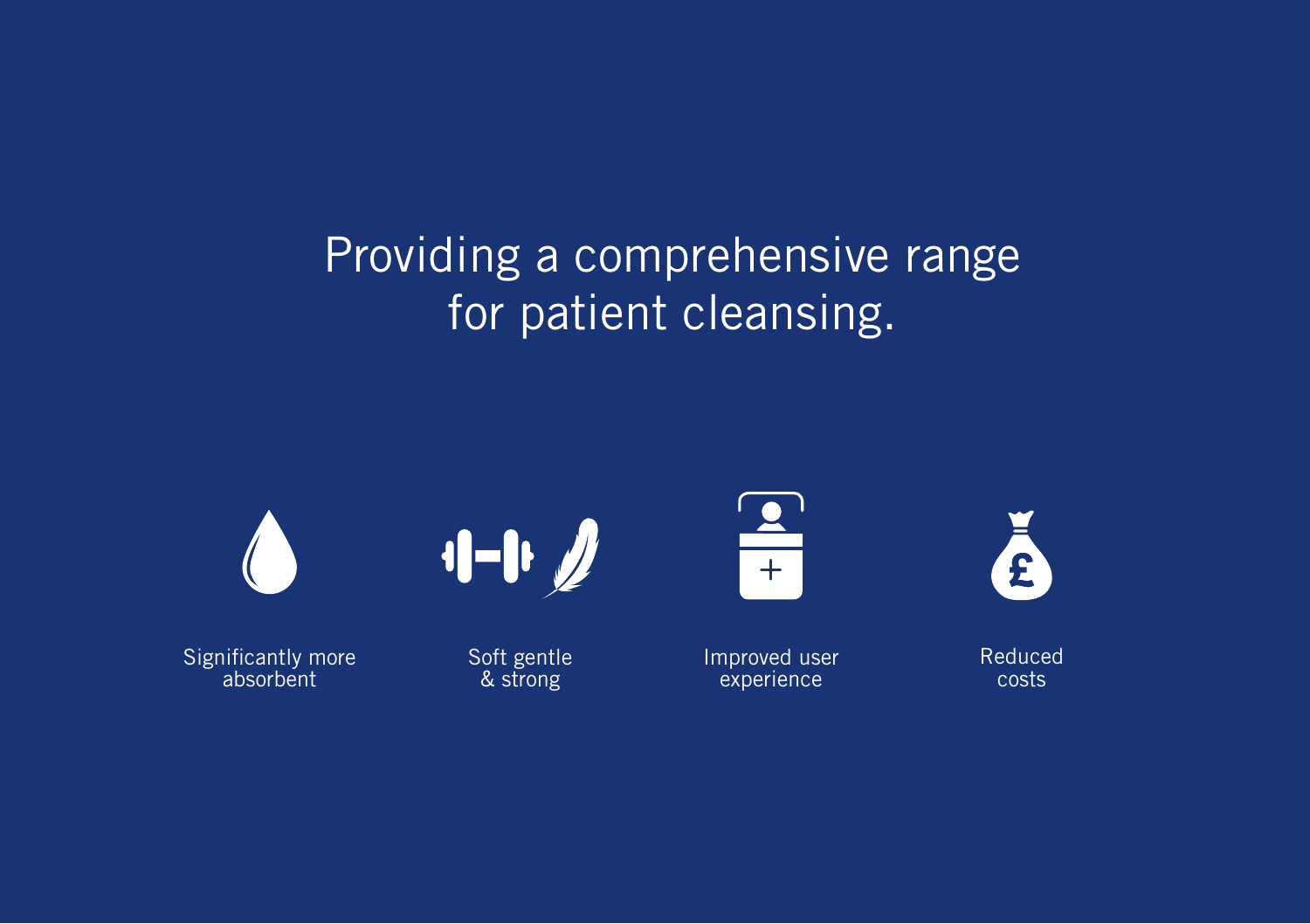#### **The Problem**

Cost pressures are continually eroding product quality, with many people choosing to buy cheaper, smaller, thinner wipes. This trend is completely unsustainable, and we find that often those who use a lower quality wipe actually spend more than those who choose a superior more highly absorbent product, simply by the fact that they use more.

A perception has been created that 'all wipes are the same', whereas in reality this couldn't be further from the truth. There is a clear requirement for educating the end-user about what is best for their individual needs, and we will continuing to offer the best possible products to deliver the best possible care.

#### **The Solution**

Conti® patient cleansing wipes support healthcare workers in delivering excellent standards of care, offering an extensive range for all your needs. Combining strength, softness and absorbency, Conti® wipes provide the ideal solution for everyday patient cleansing, whilst also being gentle enough to be used on the most fragile and sensitive skin.

Conti® wipes are manufactured in the UK using the highest quality materials, ensuring unparalleled quality and performance. As the leading brand within the NHS and care sector for over 35 years, Conti® wipes are independently proven to be significantly more absorbent than other brands on the market.<sup>2</sup>



Preferred brand within the NHS and care sector for over 35 years.

Easy, single-wipe dispensing helps prevent over-usage and control costs.

UK manufacturing using quality raw materials.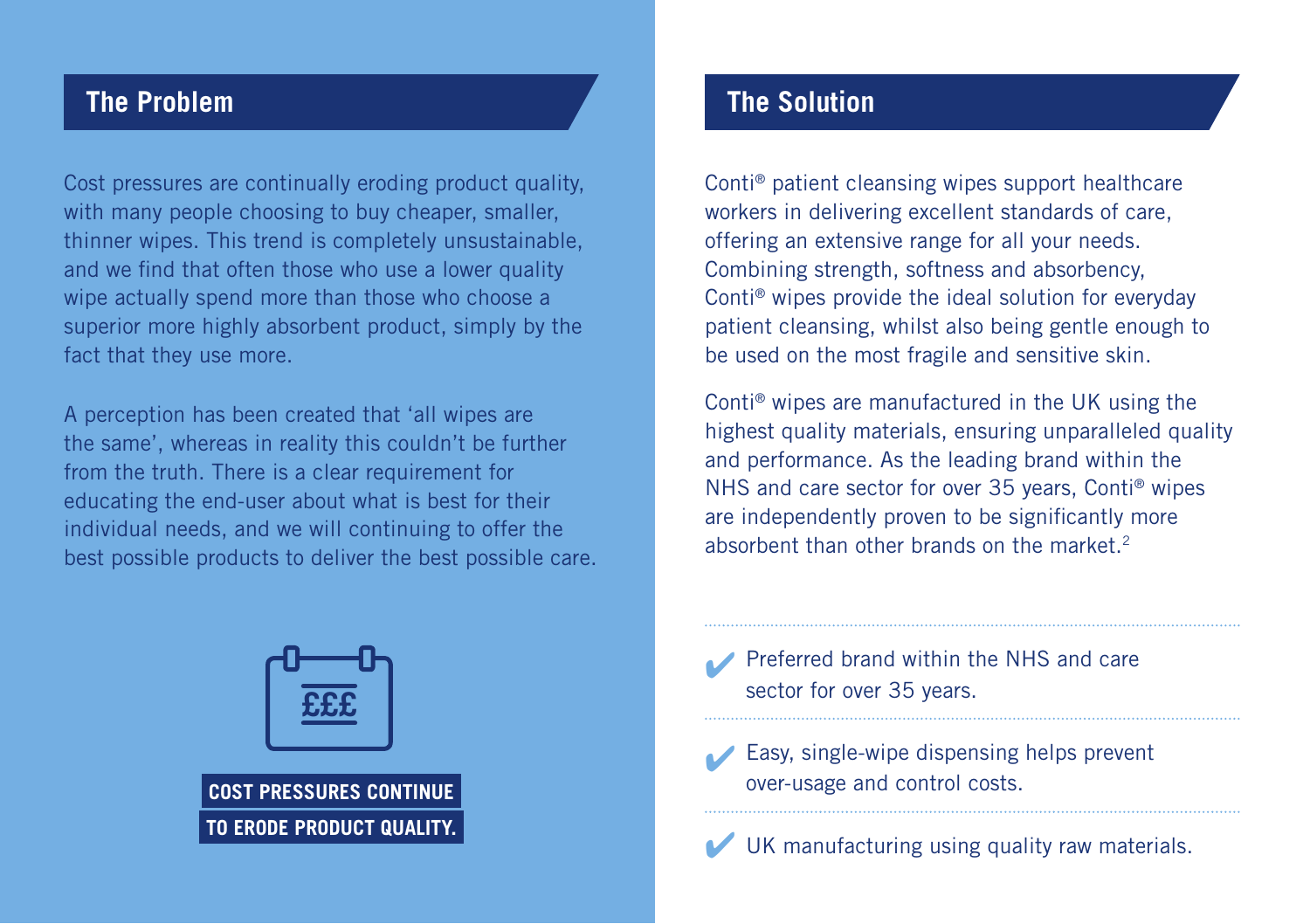

THE LATEST NICE GUIDELINES HIGHLIGHT THE REQUIREMENT FOR A CULTURAL SHIFT WITHIN THE NHS TO BECOME A TRULY PATIENT-CENTRED SERVICE, FOCUSSING ON IMPROVING THE PATIENT EXPERIENCE. THIS EXPERIENCE IS DIRECTLY LINKED TO THE QUALITY OF CARE THEY RECEIVE AND THE QUALITY OF THE PRODUCTS USED TO DELIVER THAT CARE.1

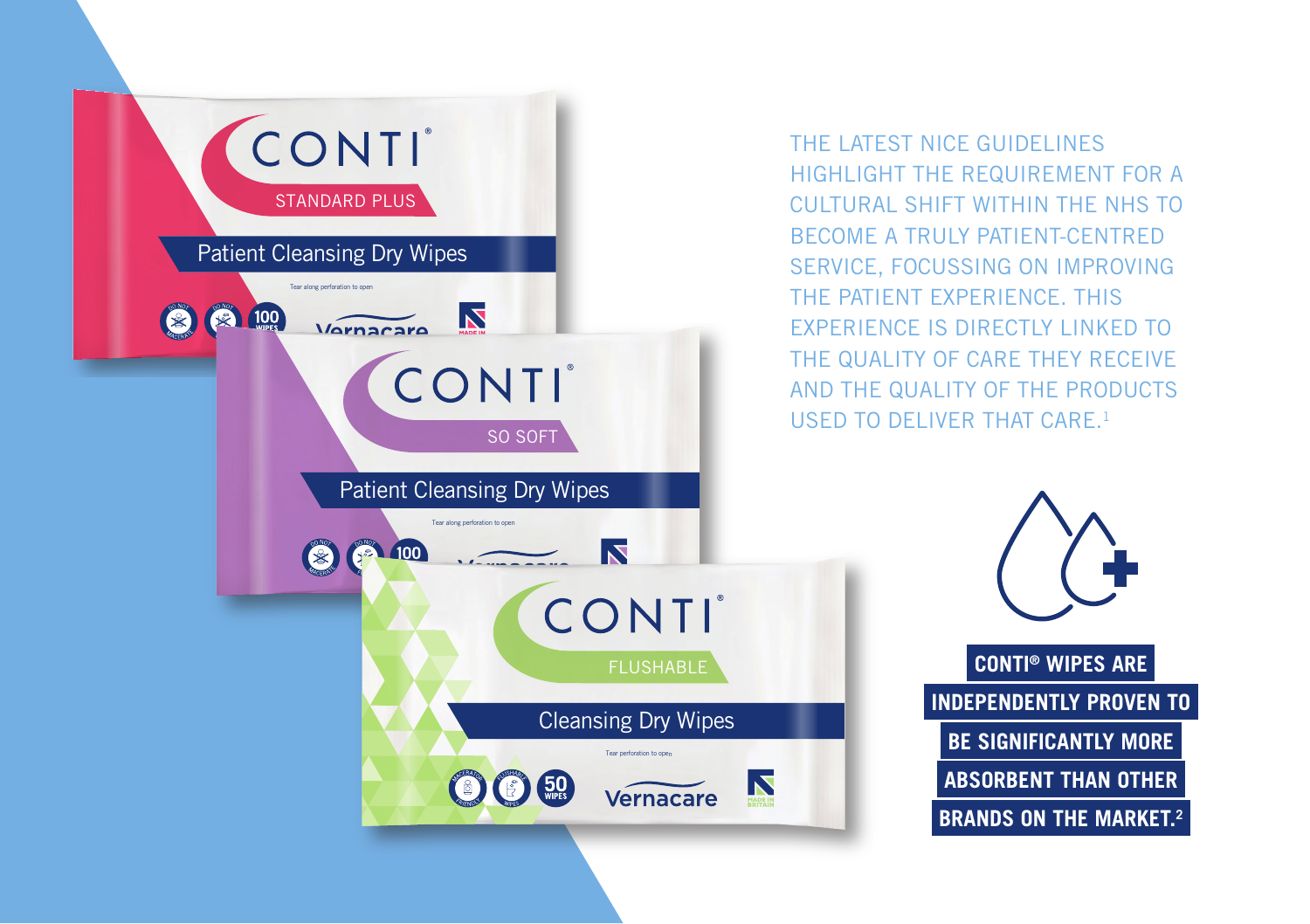| <b>Conti<sup>®</sup> Lite</b> - Provides the most cost-effective option                                                                   | Code          | <b>Wipe Size</b>      | Pack Qty        | <b>Case Qty</b>       |
|-------------------------------------------------------------------------------------------------------------------------------------------|---------------|-----------------------|-----------------|-----------------------|
| CONTI<br>for healthcare professionals, combining strength and<br>performance with a light weight material.                                | <b>CLW110</b> | 32 x 30cm 100         |                 | 32                    |
| LITE                                                                                                                                      |               |                       |                 |                       |
| <b>Material Polypropylene</b><br><b>Weight Light</b>                                                                                      |               |                       |                 |                       |
| Conti <sup>®</sup> Standard - Ideal for everyday use providing                                                                            | <b>Code</b>   | <b>Wipe Size</b>      | <b>Pack Qty</b> | <b>Case Qty</b>       |
| CONTI<br>a cost-effective wipe that combines strength and                                                                                 |               | CBW010N 26 x 18cm 100 |                 | 32                    |
| performance in a light weight material.                                                                                                   | <b>CBW010</b> | 26 x 20cm 100         |                 | 32                    |
| <b>STANDARD</b>                                                                                                                           |               | CBW100N 26 x 22cm 100 |                 | 32                    |
|                                                                                                                                           | <b>CBW100</b> | 32 x 20cm 100         |                 | 20                    |
| <b>Material Polypropylene</b><br><b>Weight Light</b>                                                                                      | <b>CBW110</b> | 32 x 30cm 100         |                 | 28                    |
|                                                                                                                                           |               |                       |                 |                       |
| <b>Conti<sup>®</sup> Standard Plus - Provides the same value and</b><br>CONTI<br>softness as Conti® Standard but thicker and stronger     | Code          | <b>Wipe Size</b>      | <b>Pack Qty</b> | <b>Case Qty</b>       |
| material for increased durability and performance.                                                                                        | CPL110N       | 32 x 22cm 100         |                 | 36                    |
| <b>STANDARD PLUS</b>                                                                                                                      | <b>CPL110</b> | 32 x 30cm 100         |                 | 36                    |
| <b>Material Polypropylene</b><br><b>Weight Medium</b>                                                                                     |               |                       |                 |                       |
|                                                                                                                                           | Code          | <b>Wipe Size</b>      | <b>Pack Qty</b> | <b>Case Qty</b>       |
| Conti <sup>®</sup> Soft – Combines softness and absorbency with<br>ONT<br>a more 'textile' feel. Conti® Soft is ideal for everyday        | <b>CSW110</b> | 32 x 30cm 100         |                 | 32                    |
| cleansing needs and soft enough for use on fragile<br>and sensitive skin.                                                                 |               |                       |                 |                       |
| <b>SOFT</b>                                                                                                                               |               |                       |                 |                       |
| Material Polypropylene/Viscose Weight Medium                                                                                              |               |                       |                 |                       |
| Conti <sup>®</sup> SoSoft - Provides highly effective cleansing                                                                           | Code          | <b>Wipe Size</b>      | <b>Pack Qtv</b> | <b>Case Qty</b>       |
| <b>CONTI</b><br>using a heavier material with added cotton creating                                                                       | CPV110N       | 32 x 27cm 100         |                 | 20                    |
| a wipe that is soft yet durable, ideal for use on<br>sensitive skin.                                                                      | <b>CPV110</b> | 32 x 30cm 100         |                 | 20                    |
| SO SOFT                                                                                                                                   |               |                       |                 |                       |
| Material Polypropylene/Viscose/Cotton<br><b>Weight Heavy</b>                                                                              |               |                       |                 |                       |
| Conti <sup>®</sup> CottonSoft - Is a cotton-enriched material                                                                             | Code          | <b>Wipe Size</b>      | <b>Pack Qty</b> | <b>Case Qty</b>       |
| ONTI<br>providing strength and softness. The heavy weight<br>wipe is ideal for effective cleansing of heavily soiled                      |               | CCW010N 26 x 18cm 100 |                 | 24                    |
| skin and gentle enough to be used for continence care.<br><b>COTTONSOFT</b>                                                               | CCW010        | 26 x 20cm 100         |                 | 24                    |
|                                                                                                                                           |               | CCW100N 26 x 22cm 100 |                 | 24                    |
| <b>Material Polypropylene/Cotton Weight Heavy</b>                                                                                         | <b>CCW110</b> | 32 x 30cm 100         |                 | 20                    |
|                                                                                                                                           |               |                       |                 |                       |
| <b>Conti<sup>®</sup> SuperSoft</b> – Is the ultimate wipe for softness<br><b>CONTI</b><br>and absorbency. Its softness makes it ideal for | Code          | <b>Wipe Size</b>      | <b>Pack Qty</b> | <b>Case Qty</b><br>16 |
| cleansing all areas of the body, fragile and                                                                                              | CXW110        | 32 x 30cm 100         |                 |                       |
| sensitive skin.<br><b>SUPERSOFT</b>                                                                                                       |               |                       |                 |                       |
| <b>Material Viscose/Polyester</b><br><b>Weight Heavy</b>                                                                                  |               |                       |                 |                       |
| Conti <sup>®</sup> Washcloth - Is made from airlaid tissue and is                                                                         | Code          | <b>Wipe Size</b>      | Pack Qty        | <b>Case Qty</b>       |
| CONTI<br>ideal for full body cleansing. Soft, strong and highly                                                                           |               | CWW075N 30 x 23cm 75  |                 | 24                    |
| absorbent, this wipe lathers well with soap and water<br>and remains durable even when wet.                                               |               | CWW075P 30 x 30cm 75  |                 |                       |
| <b>WASHCLOTH</b>                                                                                                                          |               |                       |                 | 16                    |
| <b>Material Airlaid Tissue</b><br><b>Weight Heavy</b>                                                                                     |               |                       |                 |                       |
| <b>Conti<sup>®</sup> Flushable</b> – Independently proven to be                                                                           | Code          | <b>Wipe Size</b>      | <b>Pack Qty</b> | <b>Case Qty</b>       |
| CONTI<br>more dispersible than alternative brands, minimising                                                                             | <b>CFW050</b> | 33 x 22cm 50          |                 | 15                    |
| the risk of costly drain blockages.<br><b>FLUSHABLE</b>                                                                                   |               |                       |                 |                       |
| Material Cellulose Wood Pulp Weight Heavy                                                                                                 |               |                       |                 |                       |

## **Our Products**

Ř